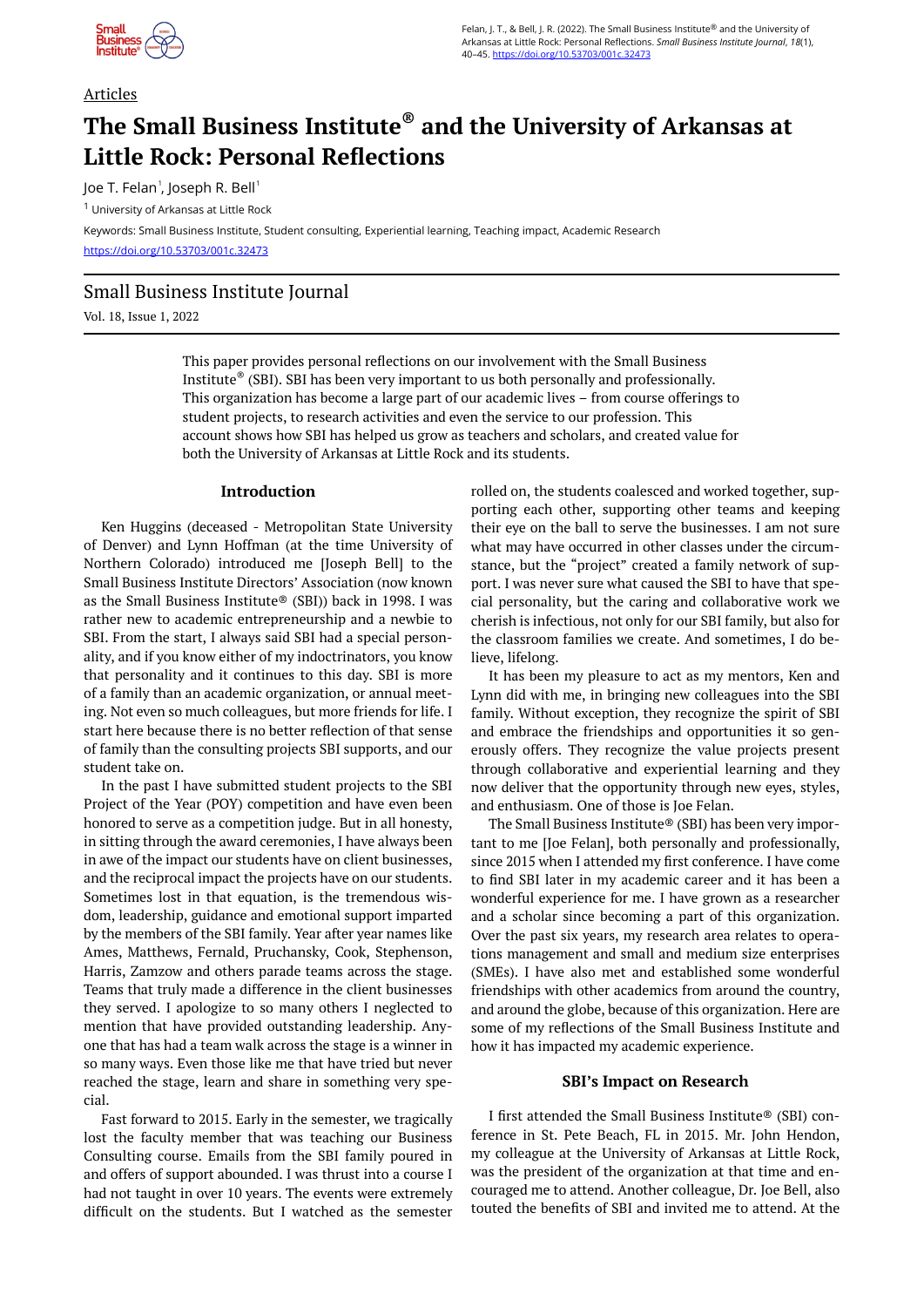time, Dr. Bell and I had been discussing working on a project that would combine his expertise in entrepreneurship and mine in operations management. As we continued to develop this research project, I decided that I should attend the 2015 SBI conference to find out more about the organization and entrepreneurship.

My educational background is in operations management. I have a Ph.D. in operations management from the University of South Carolina. When you consider some of the main issues in operations, such as quality, capacity, scheduling, supply chains and logistics, most people (myself included) think of large organizations. The larger and more successful organizations are the focal point of many academic studies in operations. Many articles, studies and classroom examples focus on companies such as Amazon, Walmart, General Motors, Toyota, Ford, FedEx, UPS and Procter & Gamble, to name a few (Fine, 1998; Fisher, 1997; Kopczak & Johnson, 2003). I have also been guilty of this same myopic thinking when it comes to operations management. Ergo, in 2015, with the help of my colleagues, I started spending more time examining small and medium size enterprises (SMEs) and their use of the operations function.

As I started to delve into the area of operations and SMEs, several interesting topics emerged in this intersection. One area that was of particular interest to me was supply chains related to small businesses. Hätönen and Eriksson (2009) examined 30 years of research in the area of supply chain management, and they came to several interesting conclusions at it relates to SMEs. One area of focus was on outsourcing. In contrast to large firms, SMEs face different challenges in outsourcing management, as stated by the CEO of a small software firm (Hätönen & Eriksson, 2009):

"For a small firm outsourcing really does provide distinct challenges. When you are small your volumes are small also. Outsourcing with small volumes, even with good rationales, is sometimes unprofitable. Also, when you are small, you create only little business for the much larger outsourcing providers. You really do not have the negotiating power towards vendors as you might have with larger firms."

As we look at SMEs, it become apparent that unlike larger organizations, SMEs often outsource entire functional areas such as finance, or more on point for operations, the shipping or even entire manufacturing process. I viewed this as an opportunity to both produce some unique research and at the same time, offer a perspective and knowledge base to my student learners. But what triggers that decision to leap and what role might outsourcing play?

As I further investigated this area of research, I started to develop a stream of research in this area. For the 2015 and 2016 conference, I focused on the construct of outsourcing and SMEs. As this work continued to progress, I began to work with others at my university. I started working with Dr. Joe Bell and Dr. Vess Johnson. We also involved a graduate student to help with our project, Ms. Sadiksha Upadhyay. Our project began to grow and has expanded in several directions over the past few years. Here are a few of the questions we have had and that have guided our research

endeavors:

- 1. What factors (economic, environmental, legal, etc.) create **more** opportunities for SMEs success? What factors create an individual tipping point to launch an entrepreneurial endeavor? How do these factors weigh into the ultimate tipping point decision?
- 2. How are entrepreneurs within individual states and/ or regions influenced by these factors? How are they similar or how do they differ? Which states or regions perform better than others? What opportunities are there for underperforming states or regions?
- 3. What data do we need to answer these questions? And how do these factors weigh into the ultimate tipping point decision?
- 4. Finally, what roles do outsourcing opportunities or the availability of external expertise play in the ultimate decision to launch?

We eventually decided that the data provided by the Kauffman Foundation, reported as the Kauffman Startup Activity Index (KSAI), would be a valuable source of information to try to answer these questions (Morelix et al., 2017). The KSAI is a comprehensive indicator of new business creation in the United States, integrating several highquality sources of timely entrepreneurship information into one composite indicator of startup activity. The KSAI captures business activity in all industries and is based on both a nationally representative sample size of more than a half million observations each year and on the universe of all employer businesses in the United States—which covers approximately five million companies. This allows us to look at both entrepreneurs and the startups they create. The Kauffman Foundation has been calculating and reporting this index value since 1996.

We (Felan, Bell, Upadhyay and Johnson) recently had a manuscript accepted for publication in the *Journal of Research in Marketing and Entrepreneurship* entitled "Economic Factors and the Kauffman Startup Activity Index," (Felan et al., 2021). This initial research is a direct result of my involvement with SBI and offers an opportunity to further examine the role outsourcing, and more broadly operations, plays in the SME arena. Over the past few years, we have presented this information in different forms and have received numerous questions, ideas and feedback from fellow members of SBI. This manuscript would not have come to fruition if it were not for the valuable advice and support we received from SBI. And, we are continuing our work in this area and hope to have future publications from this research stream, targeting the two journals sponsored by SBI, the *Journal of Small Business Strategy* and the *Small Business Institute Journal*.

#### **SBI's Impact on Teaching**

We had some changes take place to our department in the 2015-16 academic year and, given my interest and exposer to the entrepreneurship area, I was asked to teach our business consulting class. This was a new and exciting challenge for me. With help from my colleagues and others that I met in SBI, I taught the business consulting class for the first time in the spring of 2016. Several of my colleagues of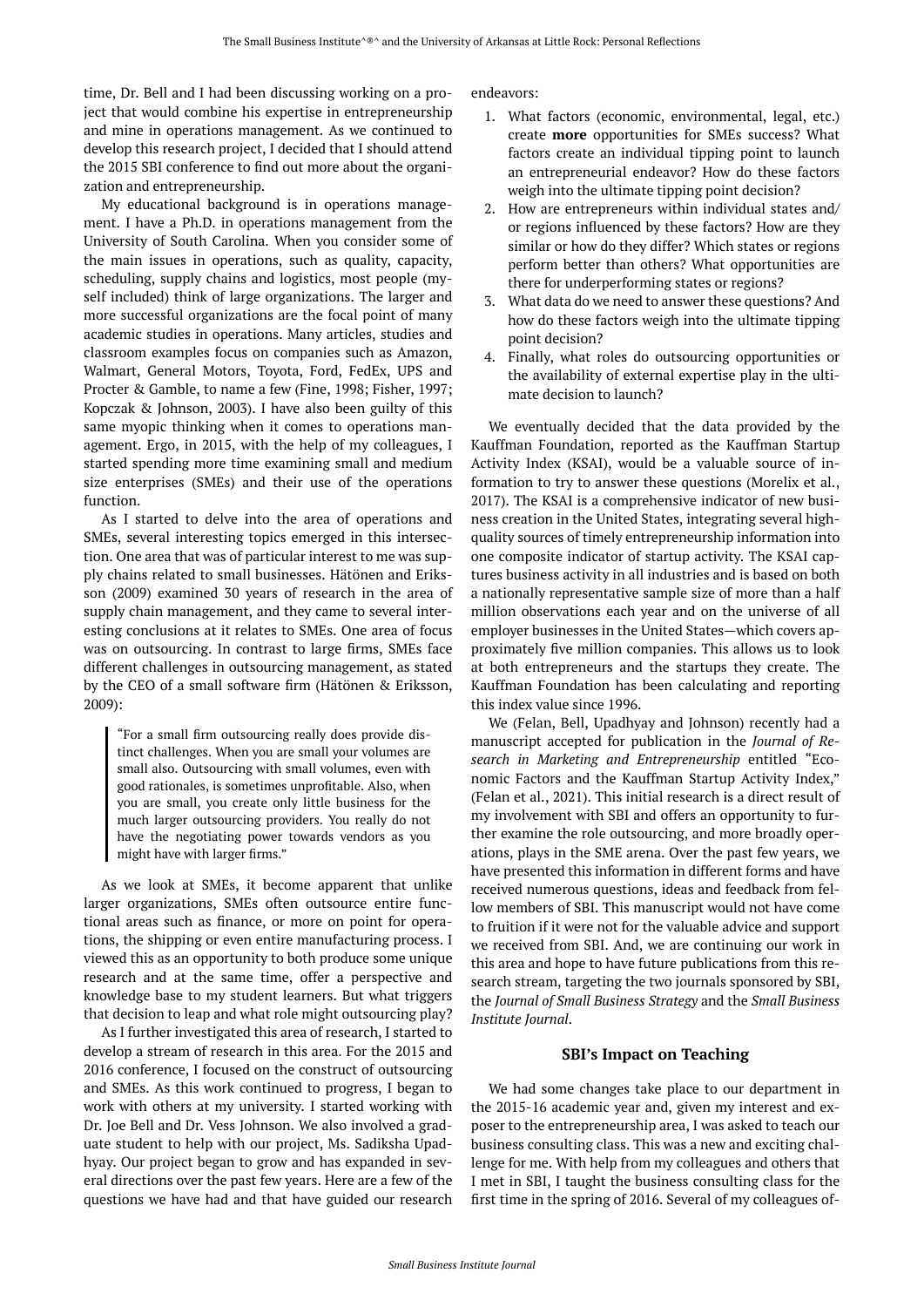fered their syllabi and other materials that were instrumental in developing this course. The textbook I decided on using was "The Experiential Learning Process: A Guidebook for Students, Clients & Instructors", 4th edition, Cook, Beliveau & Campbell, 2012. This book has been quite helpful to my students and me, serving as a guide through the experiential process. The book is authored by long time SBI contributors and members.

A major part of the business consulting class is the idea of experiential learning. Though I have used some experiential learning in previous classes, I have never designed the entire class around a large experiential project. Again, my colleagues with SBI helped me to find information related to this type of learning. I was provided several excellent examples of experiential learning. One example is Chapman et al. (1995), where they have provided a list of characteristics that should be present in order to define an activity or method as experiential. These characteristics include:

- 1. Mixture of content and process: There must be a balance between the experiential activities and the underlying content or theory.
- 2. Absence of excessive judgement: The instructor must create a safe space for students to work through their own process of self-discovery.
- 3. Engagement in purposeful endeavors: In experiential learning, the learner is the self-teacher, therefore there must be "meaning for the student in the learning." The learning activities must be personally relevant to the student.
- 4. Encouraging the big picture perspective: Experiential activities must allow the students to make connections between the learning they are doing and the world. Activities should build in students the ability to see relationships in complex systems and find a way to work within them.
- 5. The role of refection: Students should be able to reflect on their own learning, bringing "theory to life" and gaining insight into themselves and their interactions with the world.
- 6. Creating emotional investment: Students must be fully immersed in the experience, not merely doing what they feel is required of them. The "process needs to engage the learner to a point where what is being learned and experienced strikes a critical, central chord with the learner."
- 7. The re-examination of values: By working within a space that has been made safe for self-exploration, students can begin to analyze and even alter their own values.
- 8. The presence of meaningful relationships: One part of getting students to see their learning in the context of the whole world is to start by showing the relationships between "learner to self, learner to teacher and learner to learning environment."
- 9. Learning outside one's perceived comfort zones: "Learning is enhanced when students are given the opportunity to operate outside of their own perceived comfort zones." This does not refer just to physical environment, but also to the social environment. This could include, for instance, "being accountable for

one's actions and owning the consequences" (Chapman et al., 1995, p. 243).

SBI has also been helpful in providing other types of course material. On the organization's website [\(smallbusi](http://smallbusinessinstitute.org/)[nessinstitute.org](http://smallbusinessinstitute.org/)), you can find course related materials under the *professional development* heading. The organization also created a shared drive this past year as we were all trying to transition to online classes. This past year was quite stressful as we tried to offer and complete our consulting projects completely online. The information and resources available from SBI have been quite helpful for me in offering and enhancing this course over the past several years and transitioning the experiential learning experience to an online/hybrid environment.

## **Collaboration with the ASBTDC and a description of student projects**

Our MGMT 4365 – Business Consulting class is offered once a year in the spring semester. I have had the opportunity to consult with a number of small businesses over the years (typically we have four companies per semester). We have had quite a variety of small businesses; from restaurants, specialty foods and a couple of fresh food markets to graphic design, used car sales, a pharmacy, physical therapy, drone surveillance, waterless toilets and feminine hygiene products. We are privileged to have a close working relationship with the Arkansas Small Business and Technology Development Center (ASBTDC). The lead center for the ASBTDC is housed in our School of Business on the University of Arkansas – Little Rock campus. And, quite fortunate for me, it is just down the hall from my office. They have been quite helpful in providing clients and support for my consulting class over the years.

Every year in the fall semester, I meet with someone from the ASBTDC who is assigned as the contact person for the business consulting project. The contact person begins discussing with the small business clients whether they would be interested in working with a student consulting group. Many of the small business clients are interested and willing to work with the students. Often, we will have companies ask about the student groups because they have heard about our consulting work from other businesses. We will usually have between 10-15 companies per year from which the students can select. At the beginning of the consulting class, the ASBTDC representative comes to class and presents a summary of each potential client. The student groups provide me with their top three choices, and I select the companies based on this information. This process has worked very well for us as well as the clients and the AS-BTDC.

The following is a discussion of some of our past clients and how they have progressed since their involvement with the business consulting class.

#### **Restaurants and Specialty Foods**

Since 2015 we have had eight different types of restaurants or specialty food type establishments. Two of those has since gone out of business and I do not believe that is any reflection on the consulting class (or the professor). As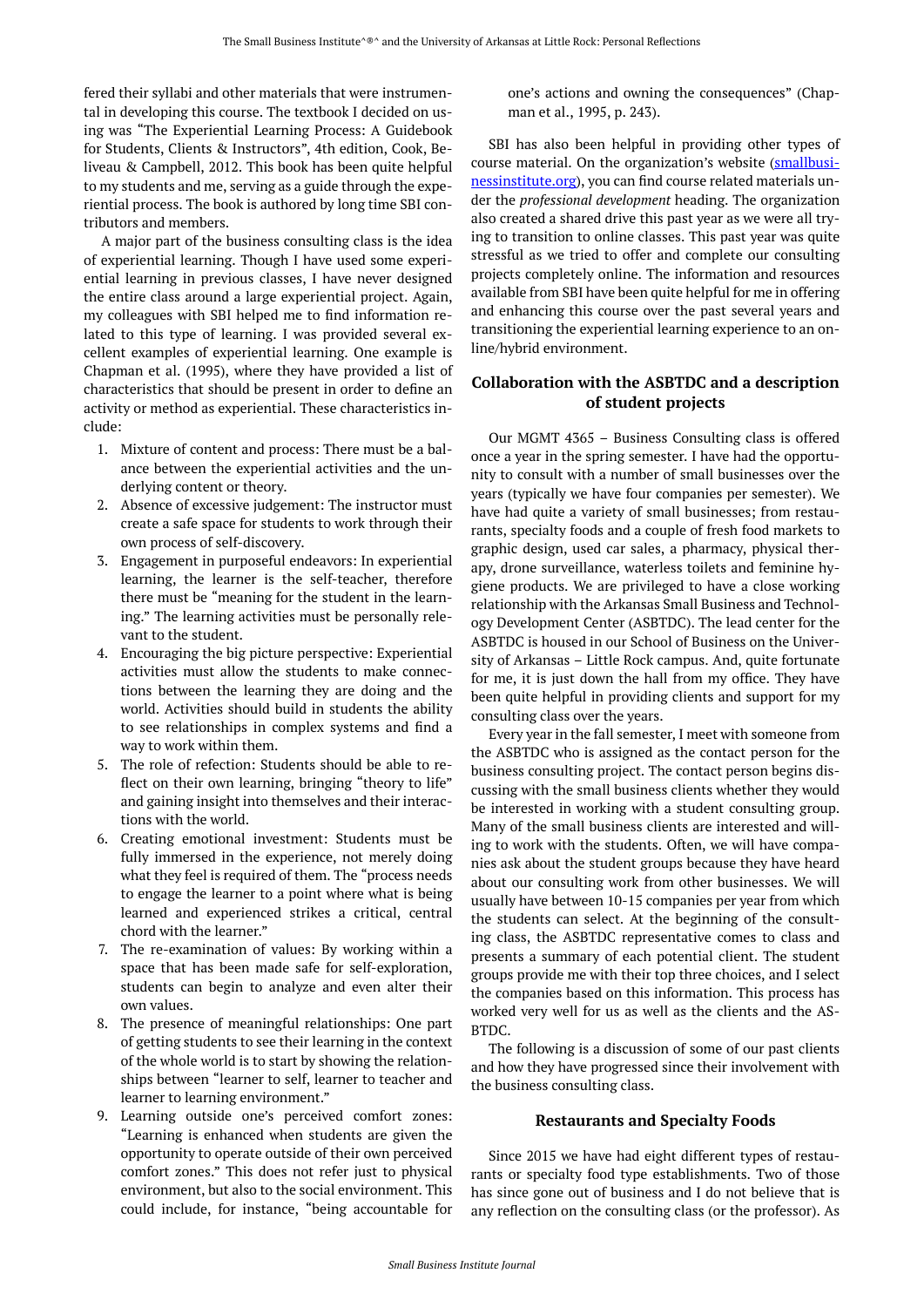you are well aware, the past year has been difficult for many small businesses, particularly food services. However, that are several others in this sector that are doing performing quite well. One larger restaurant now has several locations. The analysis perform by the consulting class was focused on growth into offering catering services. Over the past year, they have had to move from catering to offering take-out services. This company has been successful in pivoting to offering more take-out services and they continue to be successful in the Little Rock and surrounding areas.

Two of the specialty food businesses continue to be successful – one makes cheesecakes and the other makes Italian ice (and other sweets). Both started small and were working out of a food truck (for the cheesecakes) and a small trailer (for the Italian ice) when they worked with our teams for the consulting projects. A few months ago, the cheesecake company moved into a brick-and-mortar location in Little Rock. They now have a few more employees and are doing quite well. The Italian ice company now has and few more employees and is currently searching for a physical facility for their business.

Two of our previous companies were food markets that sell locally grown products. One of the companies has a hydroponic farm where they grow many of their own fruits and vegetables. The main issue concerning both of these companies was in trying to do too many things (and carrying too many products) for their customers. Both companies are now more focused in their offerings and are having some success. The second main issue related to these companies (and is also true of many companies we have worked with and many other small businesses) is marketing and communicating with their client base. These companies are not familiar with or are not sure how to use new technologies and social media as a method of communicating with potential and existing customers. Many times, students work on a marketing and social media strategy for the companies.

## **Physical Therapy**

The physical therapy facility is another example of a company in need of marketing and name recognition in the area. The students made a recommendation for the company to try different types of social media and a way to coordinate posts across different social media platforms. Since working with the student consulting team, this company has performed very well. The have added three new positions and they are searching for a new location, because they have outgrown their current location.

#### **Green Toilets**

One of our more successful clients is a company that has developed and produces a green toilet system. This company produces and sells self-contained, evaporating toilets that reduces waste to neutralized ash and requires no plumbing. This product has many applications –in residential construction, commercial facilities, recreational vehicles, disaster relief and military applications. Our consulting team concentrated on a smaller product that is designed for use in small houses, boats and recreational vehicles. This area of their business has seen significant growth over the past few years. The company recently received the Governor's Award for Excellence in Global Trade and Sustainability sponsored by the Arkansas District Export Council and has also been featured on the Discovery Network. The company continues to see increased sales and are very appreciative of the recommendations offered by our consulting team.

#### **Emergency Feminine Hygiene Kits**

Another company that has been quite successful is a company that provides convenient, sustainable, emergency feminine hygiene kits for menstruating women. The motivation for the business came from a personal experience of starting her menstrual cycle while traveling. No one in her group of travel companions had any feminine hygiene products and they did not want to buy a large quantity of products while on vacation. The idea of an emergency pack was born. These packs are small and discrete and easy to carry in a purse, car or travel bag. The consulting team analyzed the travel and hospitality industry, specifically looking into hotels, resorts, airlines, airports cruise lines and theme parks. The consulting group also discussed other potential markets, such as the military, Federal Emergency Management Agency (FEMA) and the Red Cross. This product and company recently (June 2021) won first place in a state-wide Shark Tank-style pitch competition. This competition is sponsored by The Venture Center (VC) and the ASBTDC. The Venture Center is an entrepreneur support organization in Little Rock. The VC uses a world-class team of mentors, intensive programming and links to the investor community to serve as an engine for economic growth in Central Arkansas and beyond. This is a prestigious win for this entrepreneur, and it gives her more visibility in the state and beyond.

## **Collaboration with Engineering Technology and Student Projects**

Being involved with SBI has also provided me with some ideas to branch out with the student consulting projects. Over the years, I have also collaborated with the College of Engineering and Information Technology (EIT) at our university. We have worked specifically with the Engineering Technology department and students majoring in mechanical engineering technology. These students are required to take Senior Project I and Senior Project II during their last two semesters in the program. The students must develop and design a product for the marketplace. The engineering students must also work through the manufacturing process and costs associated with production. The consulting students start with the original engineering concept and preliminary design of the product. From there, the students develop a market and feasibility analysis. This analysis includes looking into competitors and potential competitors in the market. They also include some financial analysis, including estimates on operating costs and potential sales. At the end of the semester, their results are presented to the engineering students and faculty directing the senior projects. Some examples of senior projects used in the consulting course:

1. Alternative Fishing Method – similar to a "yo-yo" reel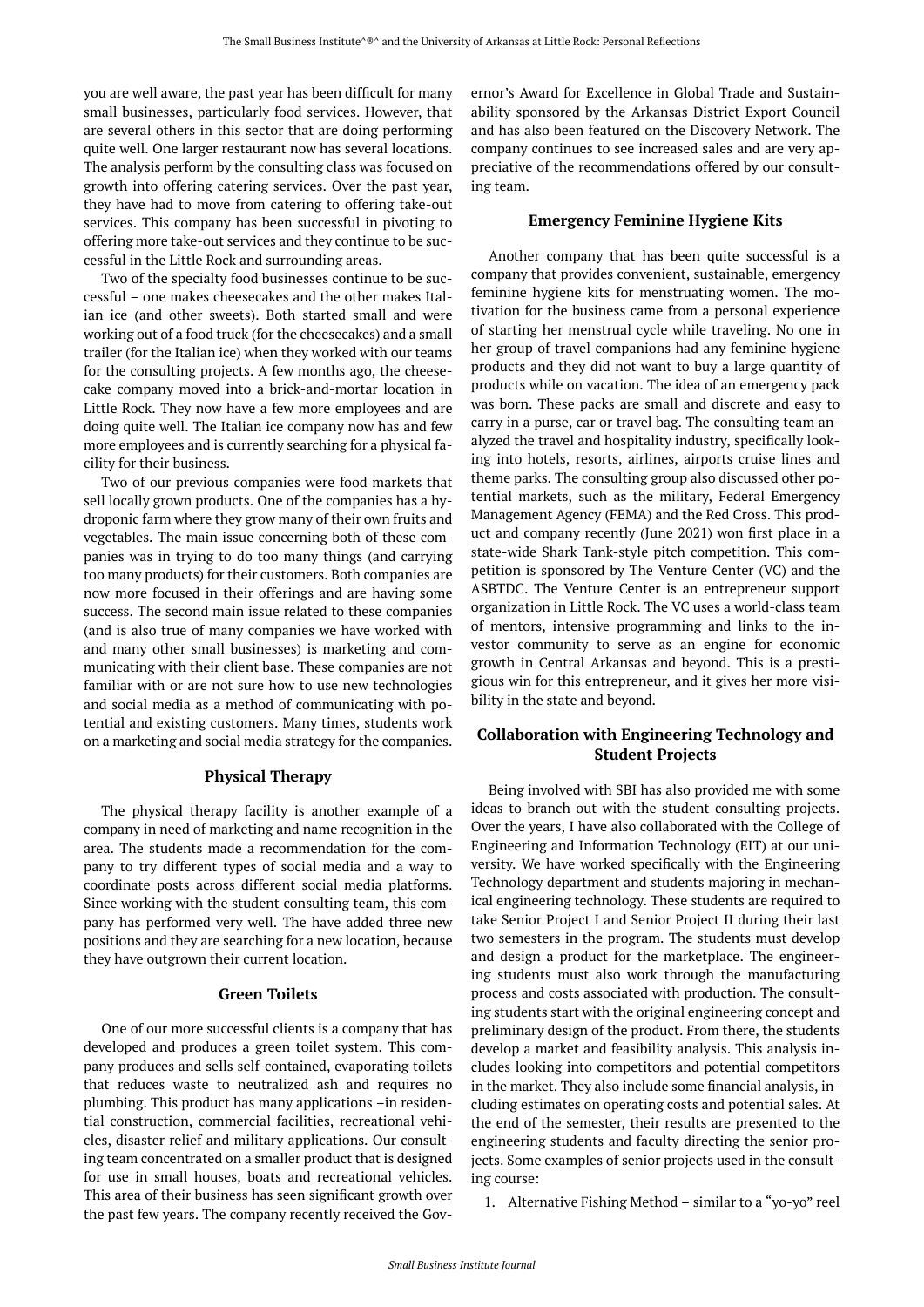and an indicator light come on with mechanism is released.

- 2. Wearable Fishing Box lightweight and you can wear around your waist. The offers storage and can be used as a table for small tasks.
- 3. Portable Laptop Stand lightweight and portable, this stand also offers docking and storage capabilities.
- 4. Outboard Electric Motor lightweight and for use with small boats or kayaks.
- 5. Electric Automobile Jack small, lightweight jack that is powered by the car battery.
- 6. Small Appliance Elevator a lift system that can be used in kitchens (and other places in the home) to help store and retrieve heavier items (useful for people with physical disabilities).

Every year, during the fall semester, I am invited by the EIT faculty to attend the presentations for the senior projects. This gives me an opportunity to understand the types of products being developed by the students. The engineering students and faculty have been very receptive to working with the consulting students. We have approximately 6-8 projects per year from which the consulting teams can select. I have received many positive comments from the EIT faculty regarding the student interaction. The faculty are appreciative of the business viability information that our students are able to share. The process helps the engineering students obtain a better understanding of the business side of their work.

## **Impact on Service**

Over the years, The University of Arkansas at Little Rock has been quite involved with SBI. We have had numerous paper submissions, presentations and round table discussions propagated by faculty and students from our univer-

sity. We also have two current faculty members, Dr. Joseph R. Bell and Mr. John Hendon, who are past presidents and SBI fellows. So, to continue this tradition from our university, I submitted my name for consideration and was elected as Vice President of Programs – Elect this past year. This means that I will be the Vice President of Programs next year and the person that will coordinate the SBI national conference in 2023. I have enjoyed my work with SBI in the past and I am looking forward to serving as an officer in the coming years.

### **Conclusion**

You can see that my academic career has taken quite a turn since becoming involved with the Small Business Institute®. My university colleagues, as well as those at SBI, have helped open my eyes to the intersection of operations and entrepreneurship. This work with business consulting has also provided me with an opportunity to walk across our campus and create collaborative opportunities for both myself and my student learners.

This organization has become a large part of my academic life – from my course offerings to student projects, to research activities and even the service to my profession. On a more personal level, I have made some new friendships while being involved with SBI. The organization proved to be welcoming, supportive and engaging, even for someone "outside" the discipline. I am so very grateful that my colleagues invited me to be a part of this organization back in 2015 and I hope to be a part of this organization for many years to come.

Submitted: July 29, 2021 MST, Accepted: November 29, 2021 **MST** 



This is an open-access article distributed under the terms of the Creative Commons Attribution 4.0 International License (CCBY-4.0). View this license's legal deed at http://creativecommons.org/licenses/by/4.0 and legal code at http://creativecommons.org/licenses/by/4.0/legalcode for more information.